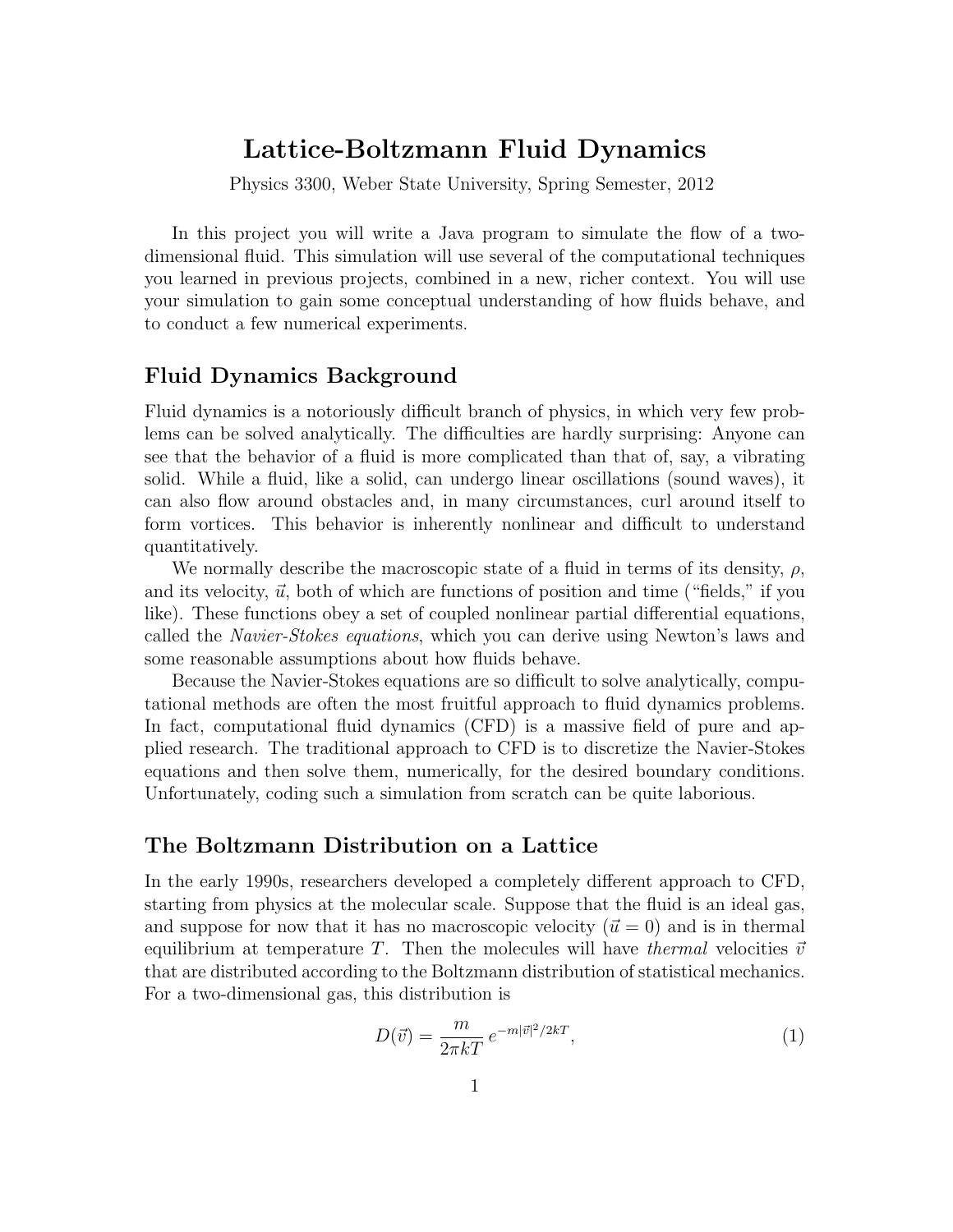where  $m$  is the mass of each molecule and  $k$  is Boltzmann's constant. This is the function which, when integrated over any range of  $v_x$  and  $v_y$ , gives the probability that a particular molecule will have a velocity in that range. It is basically just a "Boltzmann factor,"  $e^{-E/kT}$ , with E given by the ordinary kinetic energy,  $\frac{1}{2}m|\vec{v}|^2$ . The factor in front of the exponential is needed to normalize the distribution so that its integral over all  $v_x$  and  $v_y$  equals 1. (Please check this in your lab notes.)

In the *lattice*-Boltzmann approach, we discretize both space and time so that only certain discrete velocity vectors are allowed. In this project, we will use the so-called D<sub>2</sub>Q<sub>9</sub> lattice in which there are two dimensions and just nine allowed displacement vectors, shown in the illustration below. One of the allowed displacements is zero, while the other eight take a molecule from its current site into one of the eight nearest sites in the square lattice—either horizontally, vertically, or at a 45-degree diagonal. We can write the nine allowed displacement vectors as  $\vec{e}_i$ , where i runs from 0 through 8 and each  $\vec{e}_i$  has x and y components that are  $-1, 0$ , or 1, in units of the lattice spacing,  $\Delta x$ . If the simulation time step is  $\Delta t$ , then the allowed velocity vectors are given by  $c \cdot \vec{e}_i$ , where c is an abbreviation for  $\Delta x/\Delta t$ .



Our task, now, is to attach probabilities to these nine velocity vectors, to model the continuous Boltzmann distribution as accurately as possible. For a fluid at rest  $(\vec{u} = 0)$ , equation (1) says that zero must be the most probable velocity, while the longer diagonal velocity vectors must be less probable than the shorter horizontal and vertical vectors. Velocities with the same magnitude must have the same probability, regardless of direction. The optimum probabilities turn out to be 4/9 for velocity zero, 1/9 for the four cardinal directions, and 1/36 for the diagonals. I'll denote these probabilities (or *weights*) by  $w_i$ :

$$
w_0 = \frac{4}{9}
$$
,  $w_1 = w_2 = w_3 = w_4 = \frac{1}{9}$ ,  $w_5 = w_6 = w_7 = w_8 = \frac{1}{36}$ . (2)

These weights have the right qualitative properties, and they're correctly normalized to add up to 1. But in addition, they predict the same average values (or "moments")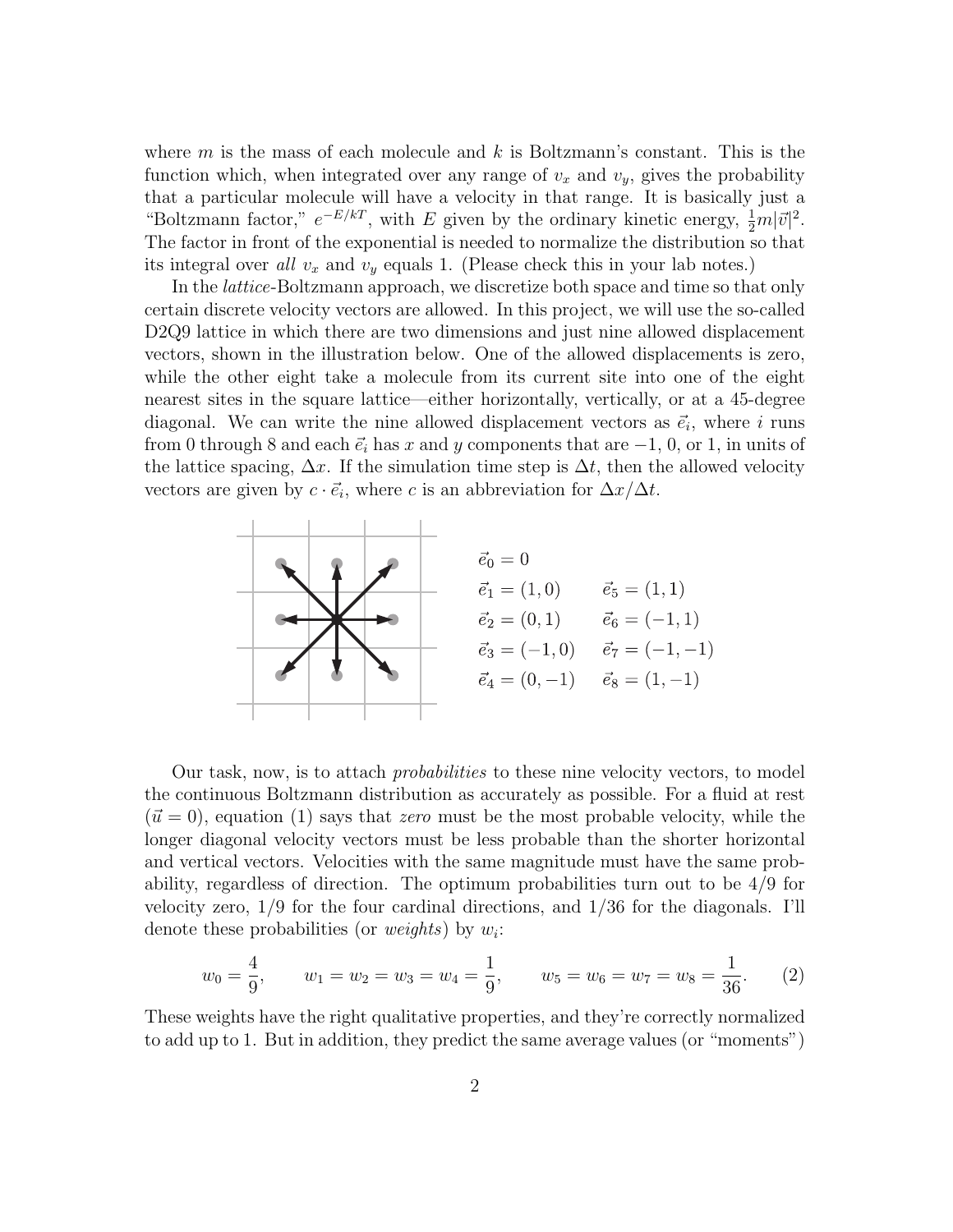of  $v_x$ ,  $v_y$ , and all powers of  $v_x$  and  $v_y$  up to the fourth power. For example,

$$
\int_{-\infty}^{\infty} \int_{-\infty}^{\infty} v_x^2 D(\vec{v}) dv_x dv_y = \sum_{i=0}^{8} (e_{i,x} \cdot c)^2 w_i, \text{ etc.}
$$
 (3)

The left-hand side is the true average value of  $v_x^2$  computed from the Boltzmann distribution (that is, the sum of  $v_x^2$  over all possible velocities, weighted by their probabilities), while the right-hand side is the lattice version of the same average, where we sum only over the nine allowed velocity vectors. Similar relations hold for the average values of  $v_y^2$ ,  $v_x^4$ ,  $v_y^4$ , and  $v_x^2 v_y^2$ . In other words, the weights  $w_i$  have been chosen to approximate the continuous distribution as well as possible, in the sense that all of these average values are preserved. However, this works only if the constant c is related to the temperature by

$$
c^2 = \frac{3kT}{m}.\tag{4}
$$

In your lab notes, please evaluate both sides of equation (3) and thus verify equation (4). You may optionally wish to check that the average values of  $v_x^4$  and  $v_x^2v_y^2$ work out correctly. (Average values of odd powers of  $v_x$  or  $v_y$  are zero, as they must be for a fluid whose macroscopic velocity is zero.)

So much for a fluid at rest. Now what about a fluid that is flowing with a nonzero macroscopic velocity  $\vec{u}$ ? Then the total velocity of any molecule is  $\vec{u}$  plus the thermal velocity  $\vec{v}$ , and we will still constrain this total velocity to be one of our nine lattice velocities:

$$
\vec{e}_i \cdot c = \vec{u} + \vec{v}, \qquad \text{or} \qquad \vec{v} = \vec{e}_i \cdot c - \vec{u}. \tag{5}
$$

The Boltzmann distribution for thermal velocities is unaffected by  $\vec{u}$ , so we can plug this difference into equation (1) to obtain a new set of probabilities:

$$
D(\vec{v}) \longrightarrow \frac{m}{2\pi kT} \exp\left(-\frac{m}{2kT}|\vec{e_i}c - \vec{u}|^2\right). \tag{6}
$$

But the idea of constraining the total velocity to these nine values makes sense only if the flow velocity  $\vec{u}$  is much less than c; otherwise there would be too big a chance of finding molecules moving two lattice sites per time step. Assuming, then, that  $|\vec{u}| \ll c$ , we can simplify equation (6) as follows: Expand the square in the exponent to get three terms, and then break up the exponential into three exponential factors, one for each of these terms. The first factor, together with the prefactor  $m/2\pi kT$ , should correspond to the probability of having velocity  $\vec{e}_i \cdot c$  when the flow velocity  $\vec{u}$  is zero, that is,  $w_i$ . Meanwhile, expand each of the remaining exponential factors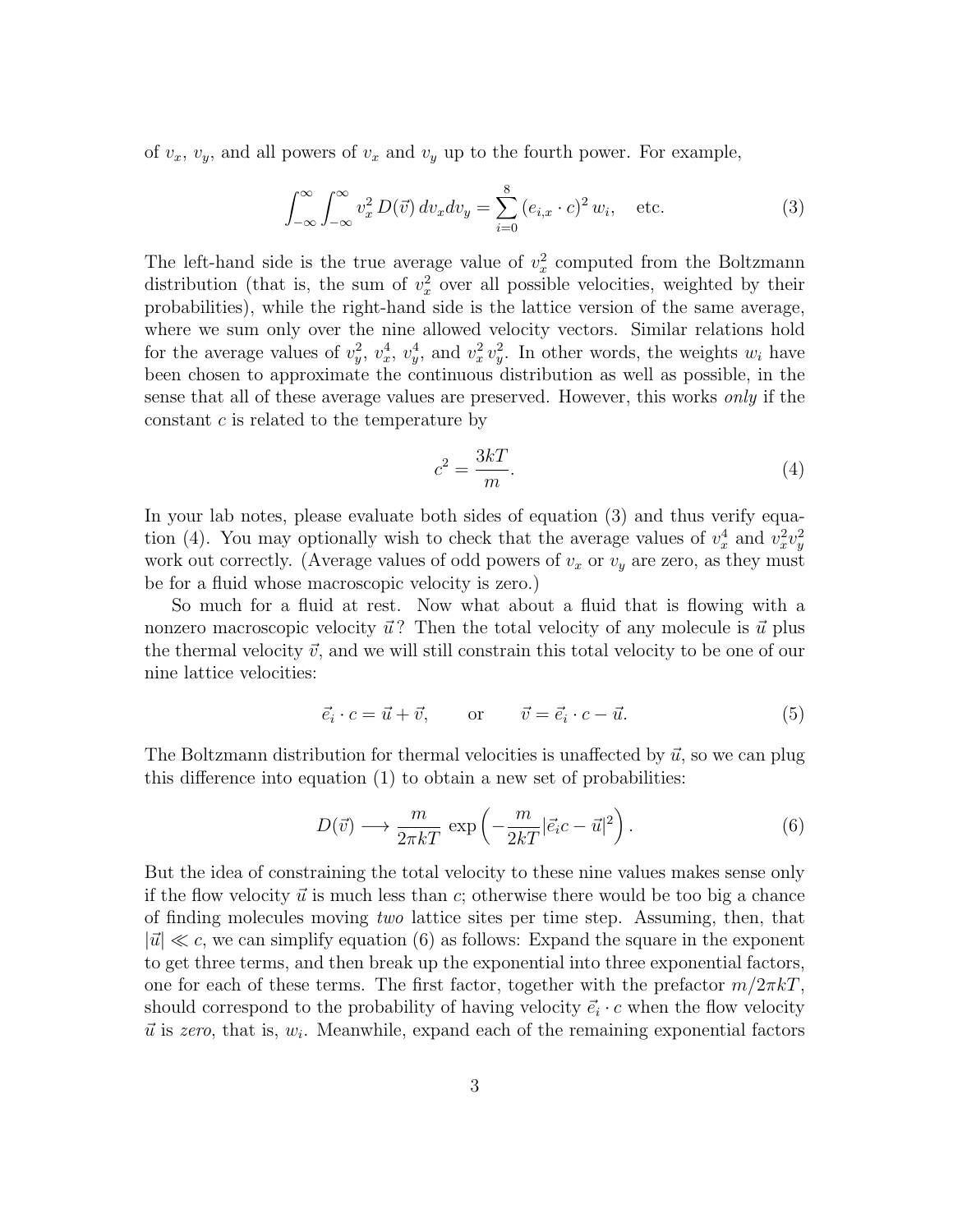in a Taylor series, keeping terms up to order  $(\vec{u}/c)^2$ . When the smoke clears, you should find

$$
D(\vec{v}) \longrightarrow w_i \left[ 1 + \frac{3 \vec{e}_i \cdot \vec{u}}{c} + \frac{9}{2} \left( \frac{\vec{e}_i \cdot \vec{u}}{c} \right)^2 - \frac{3}{2} \frac{|\vec{u}|^2}{c^2} \right]. \tag{7}
$$

This expression for the probability of the ith discrete velocity vector is the heart of the lattice-Boltzmann method. Please derive it carefully in your lab notes (and note that the  $\rightarrow$  symbol does not represent equality, because of the transition from a continuous to a discrete distribution). Also please check that for any velocity  $\vec{u}$ , the sum of all nine probabilities equals 1.

# The Lattice-Boltzmann Algorithm

In a lattice-Boltzmann simulation, the fundamental dynamical variables are the nine different number densities, of molecules moving at the nine allowed velocities, at each lattice site. Thus, your simulation will need nine two-dimensional arrays of real numbers to represent these densities. I'll call them  $n_i(x, y)$ , although in Java notation you'll want to replace this with something like  $n0[x][y]$ ,  $nE[x][y]$ . nNE[x][y], and so on, labeling each density to keep track of the velocity direction that it represents.

At any given time, at a given lattice site, these nine densities can have any positive values. From these values you can then compute the total density,  $\rho$ , as well as the x and y components of the average (that is, macroscopic) velocity,  $u_x$ and  $u_y$ . And from these three macroscopic variables, you can compute what the nine densities would be if the molecules at this site were in thermal equilibrium:

$$
n_i^{\text{eq}} = \rho w_i \left[ 1 + 3 \vec{e}_i \cdot \vec{u} + \frac{9}{2} (\vec{e}_i \cdot \vec{u})^2 - \frac{3}{2} |\vec{u}|^2 \right]. \tag{8}
$$

This is the same as expression (7) for the probability, multiplied by the current density  $\rho$  and in units where  $c = 1$ . The most obvious next step would then be to set all the nine densities equal to these equilibrium values; doing so would mimic the process of collisions among the molecules, which brings them closer to thermal equilibrium. But the time scale for reaching equilibrium needn't be identical to the time step of the simulation. So a more general procedure is to change the value of each  $n_i$  toward its equilibrium value by a variable fraction:

$$
n_i^{\text{new}} = n_i^{\text{old}} + \omega (n_i^{\text{eq}} - n_i^{\text{old}}). \tag{9}
$$

Here  $\omega$  is a unitless number that can vary between about 0 and 2. A smaller value of  $\omega$  means that collisions take longer to bring the densities into equilibrium, while a larger value of  $\omega$  means that the collisions happen more quickly.

The lattice-Boltzmann algorithm, then, proceeds as follows: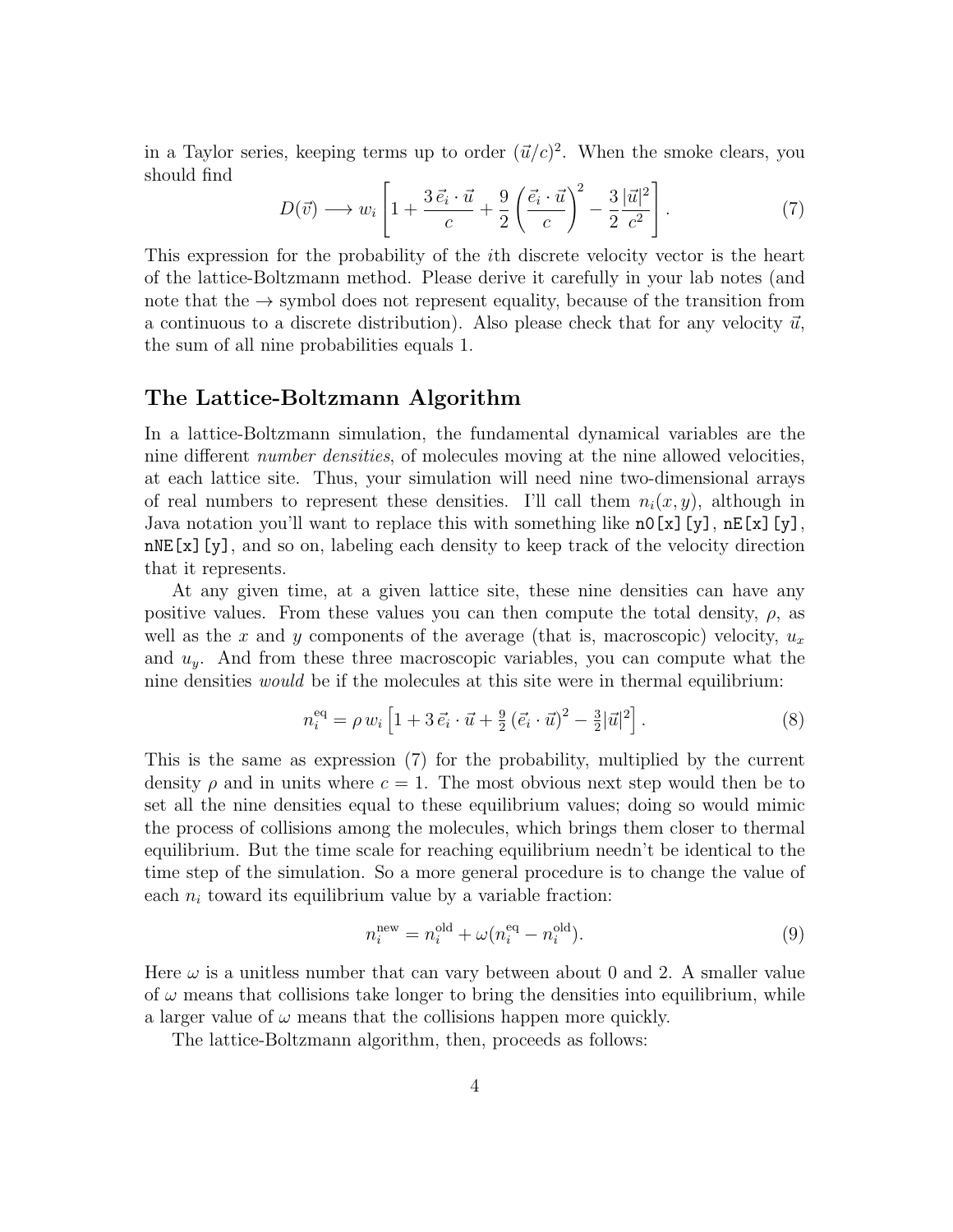- Collisions. For each lattice site, do the following:
	- 1. From the nine microscopic densities  $n_i$ , compute the macroscopic density  $\rho$  and velocity components  $u_x$  and  $u_y$ .
	- 2. From these three macroscopic variables, use equation (8) to compute the equilibrium number densities  $n_i^{\text{eq}}$  $_{i}^{\mathrm{eq}}$  .
	- 3. Update each of the nine number densities according to equation (9).
- Streaming. Move all the moving molecules into adjacent or diagonal lattice sites, by copying the appropriate  $n_i$  values.

Amazingly, this alternate sequence of collisions and streaming results in the same large-scale flowing behavior as the Navier-Stokes equations, at least under the limited range of conditions that are consistent with our assumptions. (The most important limitation is that we cannot use this method to simulate fluid flow at speeds comparable to, or larger than, the speed of sound.)

#### Viscosity

Notice the similarity of equation (9) to the relaxation method for solving boundary value problems, where  $\omega < 1$  represents under-relaxation and  $\omega > 1$  represents overrelaxation. However, in this case  $\omega$  is not merely a property of the algorithm but actually has physical significance.

To understand the physical meaning of  $\omega$ , consider the situation shown below, in which the top layer of the fluid is initially moving to the right, while the bottom layer is at rest. Then, if all the number densities are at their equilibrium values, the top layer will have more right-moving molecules, and fewer left-moving molecules, than the bottom layer. But in any given cell, 1/6 of all the molecules also have a downward velocity component. After the next streaming step, all down-moving molecules in the lower layer will be replaced by those that came from the upper layer.

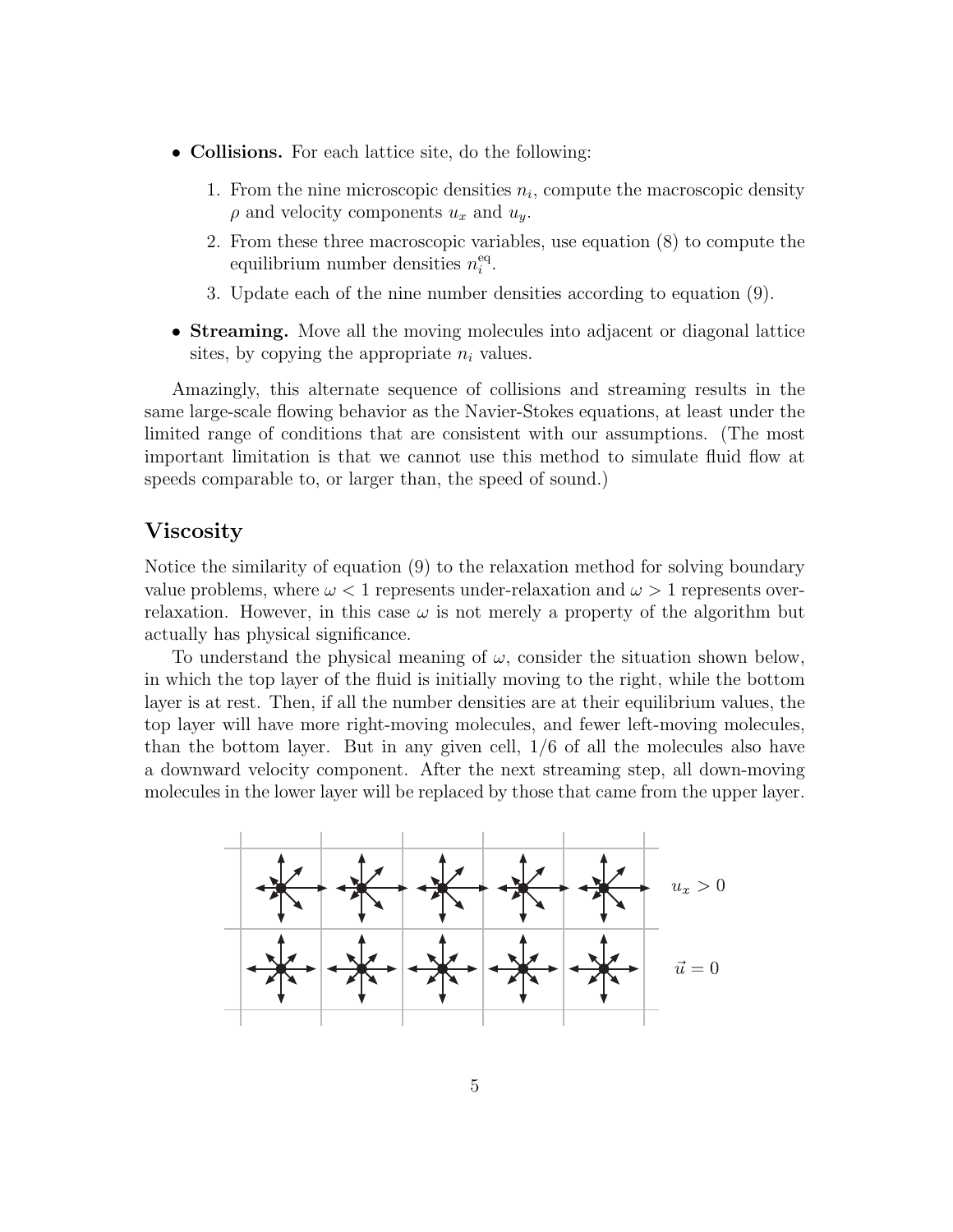Thus, 1/6 of all the rightward momentum in the upper layer will be transferred to the lower layer.

After this streaming step, the molecules within each lattice cell will "collide" and exchange momentum. If  $\omega = 1$ , the rightward momentum in the lower layer will then be redistributed so that only  $1/6$  of it is still moving downward (while  $1/6$ ) is then moving upward and the remaining  $4/6$  is purely horizontal). Thus, only  $1/6$ of the lower layer's rightward momentum will be transfered down to the next layer below, during the next streaming step.

On the other hand, if  $\omega < 1$ , the lower layer won't fully equilibrate during a single collision step and so *more* than  $1/6$  of its momentum will be transferred down during the next step. In this case, the rightward momentum will be transferred downward through the fluid more effectively, so the top layer "drags" more of the lower layers along with it. We then say that the fluid has a higher viscosity.

The case  $\omega > 1$  is a little harder to understand. Then, after the first streaming step, the lower layer "over-equilibrates" so that even less than 1/6 of its rightward momentum is transferred on down during the next streaming step. In effect, the equilibration happens in less than a full time step. In any case, the transfer of rightward momentum down through the fluid is less effective, so the top layers slide across with less drag and we say the fluid has lower viscosity.

With a similar but more sophisticated analysis, one can show that the so-called kinematic viscosity coefficient,  $\nu$ , is related to  $\omega$  by

$$
\nu = \frac{1}{3} \left( \frac{1}{\omega} - \frac{1}{2} \right),\tag{10}
$$

in units where  $\Delta x = \Delta t = 1$ . Thus,  $\omega = 1$  corresponds to  $\nu = 1/6$ , while  $\omega =$ 0 corresponds to infinite viscosity and  $\omega = 2$  corresponds to viscosity zero. (In practice, you'll want to avoid both of these extreme values.)

# Boundary Conditions

It's easy to add walls and other obstacles to a lattice-Boltzmann simulation. Just use a boolean array to keep track of which lattice sites contain obstacles rather than fluid. Then during or after each streaming step, any fluid that would normally flow into one of these sites should instead bounce straight back to the site where it came from, now moving with the opposite velocity. (So, for instance, fluid moving southeastward into an obstacle would bounce back and now be moving northwest.)

Other lattice sites, often along the edges of the simulated space, can contain fluid that is always assigned to have the equilibrium number densities for some fixed, given density and velocity.

Periodic boundary conditions are another option, in which opposite edges of the simulated space are identified with each other so that particles streaming off one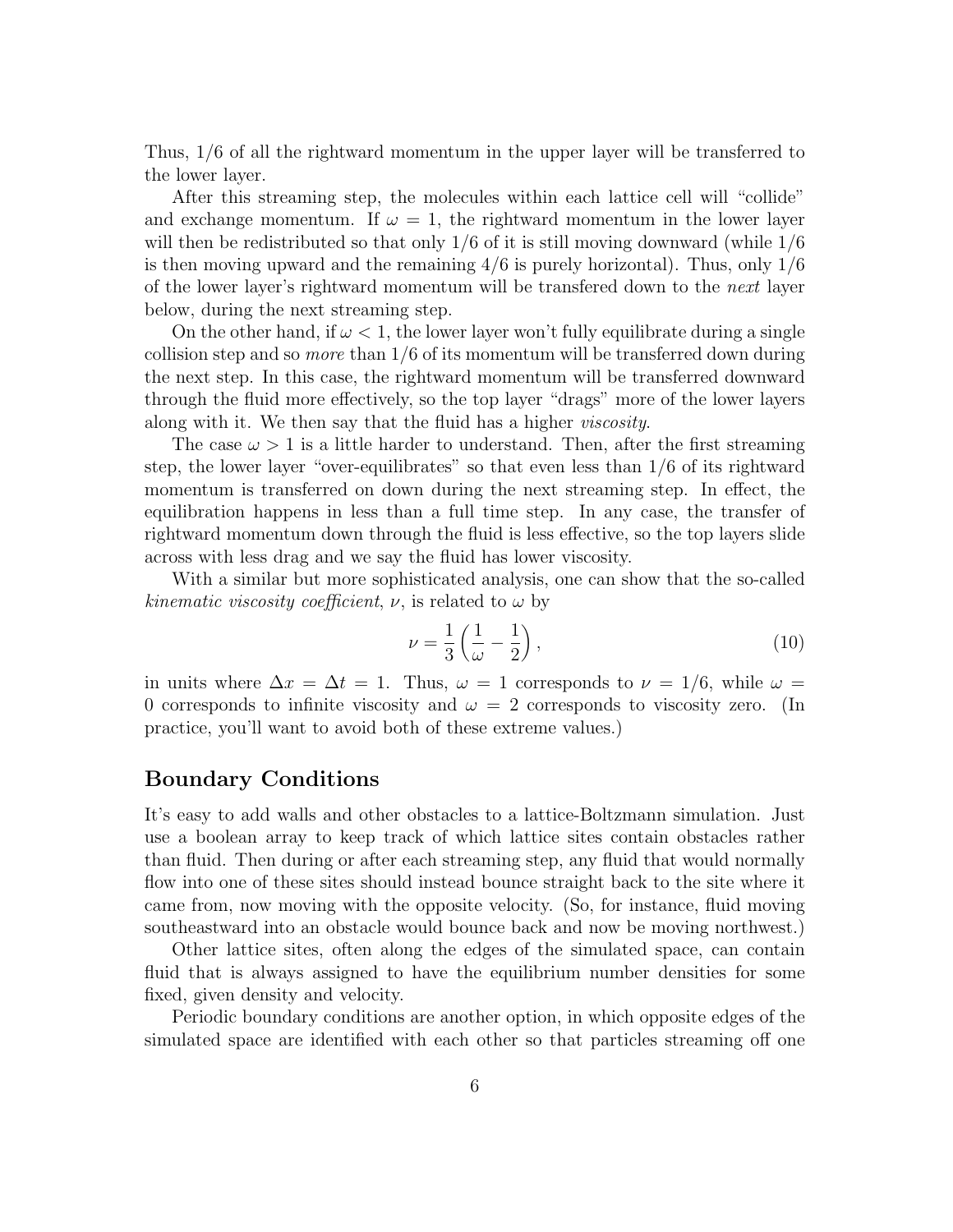edge come in from the opposite edge. In this case, the streaming step requires some temporary storage space to hold the first row of density values until all the others have been moved to make room for it on the other side.

Depending on the situation being modeled, the fluid could start at rest or at any other reasonably low velocity. In units where  $c = 1$ , the maximum velocity before the simulation becomes unstable is typically about 0.4. Lower viscosities (higher  $\omega$  values) require lower flow velocities. The density scale is arbitrary, so the most natural choice for the initial density is 1.0.

# Simulation Design

Your assignment is to write a lattice-Boltzmann simulation of a "wind tunnel" in two dimensions, with fluid flowing in one side and out the other, and obstacles in between. You'll want to make the lattice two or three times as wide as it is high, so use different variables for the two dimensions. Once your code is optimized, it should run fast enough for interactive use when the width is 200 or 300 and the height is 100 lattice sites. But start with somewhat smaller values.

In addition to your nine fundamental  $n_i$  arrays, please create arrays for  $\rho$ ,  $u_x$ , and  $u_y$ . You need to compute these quantities during the collision step anyway, so you might as well store them for later use by your paint method. That method should draw each lattice site as a small square, colored according to these macroscopic variables or some combination of them. A good first choice is to color the squares according to the speed,  $|\vec{u}|$ . (Compute the speed in your paint method, not in your collision code, so you don't take any more square roots than necessary. There's no need to call repaint more than about once for every 10 time steps.)

The simplest way to treat the edges is probably to force these sites to have density 1 and a fixed, given, rightward velocity at all times (with the appropriate equilibrium  $n_i$  values for these macroscopic variables). Feel free to try placing walls (obstacles) along the top and bottom edges, or to use periodic boundary conditions to associate the top with the bottom. For the right-hand edge where fluid leaves the simulated space, you can get somewhat nicer results by letting the fluid stream into these sites and then copying the left-moving densities (including northwest and southwest) into them from the next row to the left, and finally scaling all nine of the densities to force the macroscopic density to 1.

The fun way to create obstacles is to draw them with the mouse. You might also want to add some buttons that quickly create simple obstacle shapes such as lines and circles. When you delete an obstacle, you should probably fill in its space with fluid.

Be sure to put in a scrollbar to adjust the flow velocity and another to adjust the viscosity (or  $\omega$ ). You'll need a "reset" button to start the simulation over when it